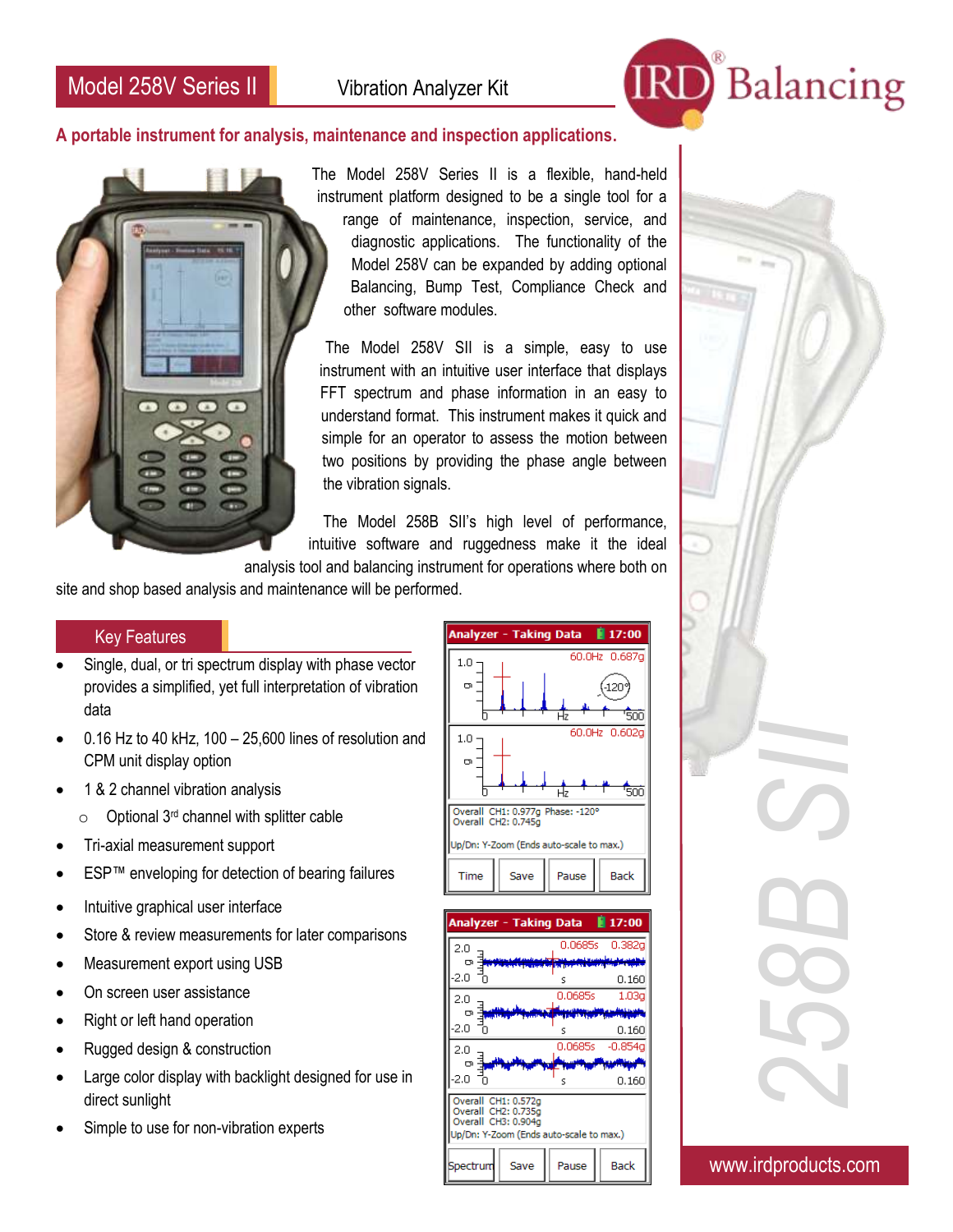j Model 258V Series II Vibration Analyzer Kit



Modular design enables expandability



## Additional Features

- Vibration Input Type: ICP, AC, DC
- Amplitude readout: 0.01 to 1,000 mV/EU auto-ranging
- Detection: Peak, RMS, Peak to Peak
- Filter: Dual, narrow band digital tracking filters with averaging
- Vibration Readout: micrometers, mils, millimeters/second, g's, ESP
- Handheld configuration:
	- $\circ$  190 x 134 x 50 mm (Length x Width x Height)
	- $\circ$  Weight: 0.72 kg (1.6 lb) (no accessories)
	- o Power: Rechargeable Lithium Ion Battery
	- o Battery Usage: up to 8 hours on full charge
	- o Sealing: IP 65 (Dust and Water Proof)
	- o Drop Test: 2 meters (6.5 feet)
	- o Temperature: Operating -10 to +50°C
- Automatic Vector Splitting of unbalance corrections
- Processor: 806 MHz Marvell PXA320
- Operating System: Windows CE
- Battery: Li-Ion smart battery pack (battery is recharged via main power adapter)
- Communication Active Sync via USB
- Internal Storage: 128 Mb
- PC Memory Storage Cards: SDHC up to 8 Gb
- Display ¼ VGA Color TFT screen
- On board language support: English, Spanish (Español) , French (Frabcais), German (Deutsch), Chinese (simplified), Italian (Italiano), Portuguese (Brasil)

## **IRD LLC**

**Telephone: 1-502-366-0916 Fax: 1-502-238-1001 4740 Allmond Ave. Louisville, KY 40209, USA E-mail: sales@irdproducts.com**

| <b>Accessories for the Model 258B</b> |                                                                                                                                |  |
|---------------------------------------|--------------------------------------------------------------------------------------------------------------------------------|--|
| <b>Part Number</b>                    | <b>Description</b>                                                                                                             |  |
| E48901                                | Bump Test software module                                                                                                      |  |
| E49025                                | <b>Balancing Software module</b>                                                                                               |  |
| E49715-1                              | Run Up - Coast Down module                                                                                                     |  |
| E48974-1                              | Conformance Check module                                                                                                       |  |
| E48930-3                              | Polymate V1.5 software analysis program.<br>Allows users to download data from the<br>Model 258V and perform spectral analysis |  |
| E45058                                | Spare battery for 258 SII instrument                                                                                           |  |
| E39581                                | Strobe light kit, 120VAC-240V                                                                                                  |  |
| E49307                                | External battery charger                                                                                                       |  |
| E41626                                | AC power cable for battery charger,<br>Australian plug                                                                         |  |
| E41952                                | AC power cable for battery charger, S.<br>Africa/India plug                                                                    |  |
| E48800/S/006                          | BNC to 6 pin vibration input cable for use<br>with patch panel outputs, 1.8m (6 ft) long                                       |  |
| E49771                                | 2-way channel splitter cable to enable 3<br>channel analysis                                                                   |  |
| E48946                                | USB/Power splitter cable                                                                                                       |  |
| E48603                                | Power/Tacho splitter cable                                                                                                     |  |
| E48947                                | Trigger cable (Fischer 103 type 7pin,<br>1m/3.3', trigger IP to BNC)                                                           |  |

| <b>258V Vibration Analyzer Kit Options</b> |   |                                        |  |
|--------------------------------------------|---|----------------------------------------|--|
| E00353-1.2 E00353-2.2                      |   |                                        |  |
| Qt                                         |   | <b>Description</b>                     |  |
|                                            |   | 258V Vibration Analyzer                |  |
|                                            |   | Accelerometer, 9000A General Purpose   |  |
|                                            | 2 | <b>Accelerometer Cable</b>             |  |
|                                            | 2 | <b>Accelerometer Mounting Magnet</b>   |  |
|                                            |   | <b>Polymate Demonstration Software</b> |  |
|                                            |   | <b>Operation Manual</b>                |  |
|                                            |   | Power Cable, UK                        |  |
|                                            |   | Power Cable, North America             |  |
|                                            |   | Power Cable, Europe                    |  |

Specifications are subject to change without prior notice.

Copyright ©2016 IRD®

All rights reserved.

Publication No: E51244 rev7

www.irdproducts.com